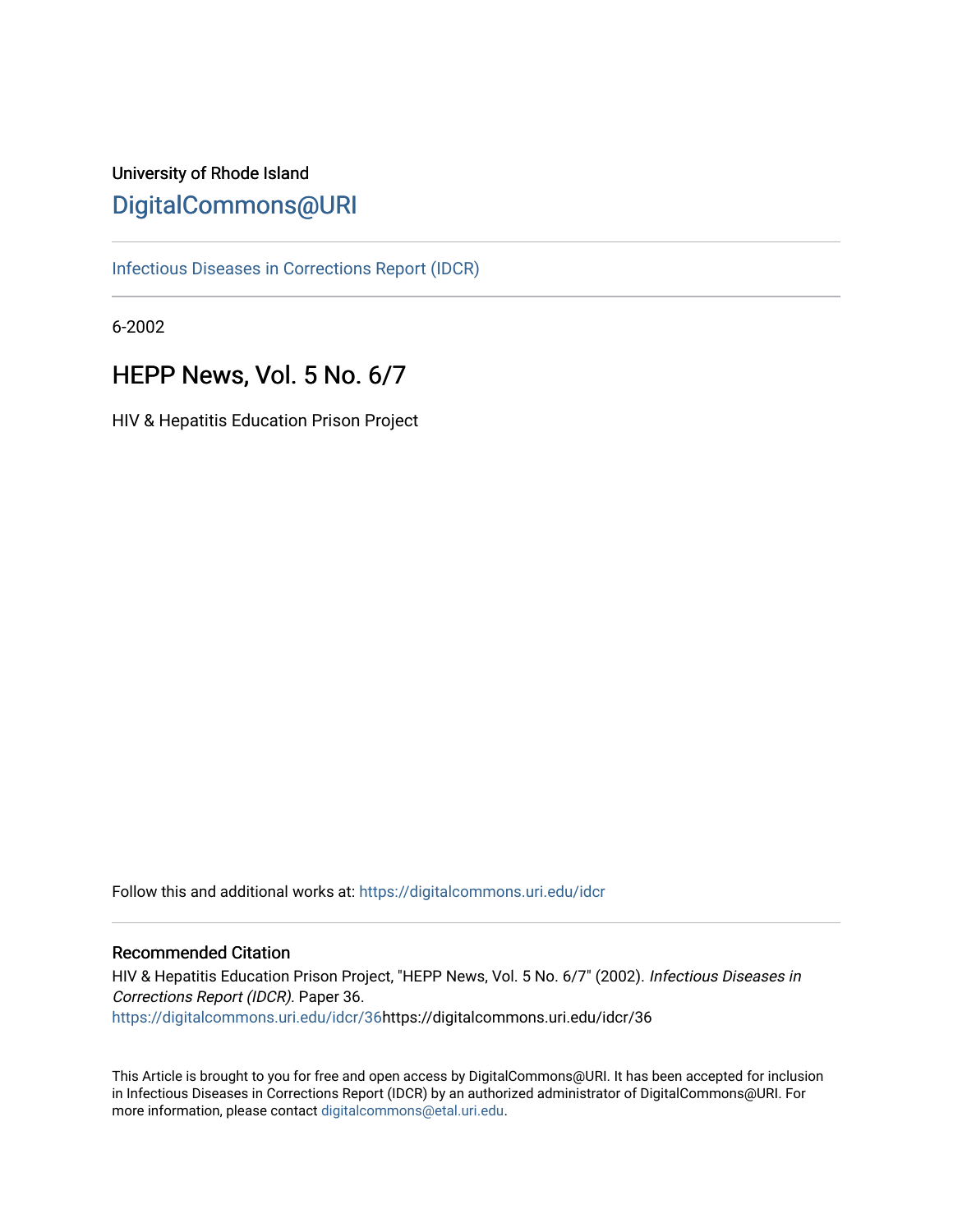

SPONSORED BY THE BROWN MEDICAL SCHOOL OFFICE OF CONTINUING MEDICAL EDUCATION.

## **ABOUT HEPP**

*HEPP News, a forum for correctional problem solving, targets correctional administrators and HIV/AIDS and hepatitis care providers including physicians, nurses, outreach workers, and case managers. Continuing Medical Education credits are provided by the Brown University Office of Continuing Medical Education to physicians who accurately respond to the questions on the last page of the newsletter.* 

### **CHIEF EDITOR Anne S. De Groot, M.D.** *Director, TB/HIV Research Lab,*

*Brown Medical School*

### **DEPUTY EDITORS Frederick L. Altice, M.D.** *Director, HIV in Prisons Program,*

*Yale University AIDS Program*

**Joseph Bick, M.D.** *Director, HIV Treatment Services, California Medical Facility, California Department of Corrections*

### **David P. Paar, M.D.** *Director, AIDS Care and Clinical Research Program, University of Texas, Medical Branch*

**Faculty Disclosure** In accordance with the Accreditation Council for Continuing Medical Education Standards for Commercial Support, the faculty for this activity have been asked to complete Conflict of Interest Disclosure forms. Disclosures are listed at the end of articles. All of the individual medications discussed in this newsletter are approved for treatment of HIV and hepatitis unless otherwise indicated. For the treatment of HIV and hepatitis infection, many physicians opt to use combination antiretroviral therapy which is not addressed by the FDA.

*HEPP News is grateful for the support of the following companies through unrestricted educational grants: Major Support: Agouron Pharmaceuticals and Abbott Laboratories Sustaining: Boehringer-Ingelheim Laboratories, Roche Pharmaceuticals, Schering-Plough, Virologic and GlaxoSmithKline*

## **Update On HIV Resistance Testing**

**Peter J Piliero, M.D.\*,** *Associate Professor of Medicine, Director, HIV Research, Albany Medical College, Albany, NY*

### **INTRODUCTION**

Since the publication of a review of Antiretroviral Resistance Testing in the September 2000 HEPP News,<sup>1</sup> resistance testing has become an important component of standard care for HIV infected patients. This is largely due to the widespread availability of genotypic testing, as well as increased access to both the virtual and standard phenotype tests. Additionally, the increasing presence of resistance in both antiretroviral (ARV) experienced and ARV naïve individuals, combined with the availability of newer ARV agents capable of overcoming drug resistance, has fueled the need to assess for drug resistance in patients being treated for HIV infection. This article will provide an update on new developments in the area of HIV resistance and provide a guide to the implementation of resistance testing in correctional settings.

### **PREVALENCE OF RESISTANCE**

HIV resistance is increasing in the U.S. Richman, et al.<sup>2</sup> reported in a study in late 2001 on the prevalence of resistance in the United States. In using the HIV Cost and Service Utilization Study database, 1,906 patients who were on treatment (receiving antiretroviral therapy) between 1996 and 1999 were identified. A phenotypic resistance assay was done on 1,209 patients whose viral load was >500 copies/mm<sup>3</sup>. Seventy eight percent (78%) had resistance to at least one ARV agent, 50% had resistance present in two classes of ARV agents, and 14% had three-class, or multi-drug resistant HIV (MDR-HIV). The majority of resistance was found in the nucleoside reverse transcriptase inhibitor (NRTI) class with lesser degrees in the protease inhibitor (PI) and non-nucleoside reverse transcriptase inhibitor (NNRTI) classes, which may have been related to the date of the study (PIs and NRTIs were new when the study started). This degree of resistance likely reflects incomplete adherence to therapy (see Figure 1).

Equally disturbing is the increasing prevalence of ARV resistance in drug-naïve people who are recently HIV infected as first described by Little *et al.* and subsequently confirmed by others. Little *et al.* showed that 15% of acutely infected (naïve) patients had genotypic mutations at the time of their diagnosis. More importantly, these mutations in the reverse transcriptase and pro**Figure 1: Relationship Between Drug Pressure and Amount of Drug-Resistant HIV**



*Figure 1 represents the relationship between the amount of drug pressure applied to HIV versus the viral drug-resistance that develops. At the extreme left of the curve, there is absolutely no drug pressure applied to the virus, and thus the amount of viral mutation that occurs and results in drug-resistant virus is very low. As drug pressure increases, however, the virus must mutate and become drug-resistant if it is to continue to "survive," or replicate. Drugresistant virus is most likely to occur when there is enough drug pressure to select for drug-resistant virus, but not enough to significantly suppress viral replication (the star on the left side of the graph illustrates such a situation, for example, when patients are not adherent to their medications). At the far end of the graph, there is again little drug-resistant virus present because there is enough drug pressure to significantly inhibit viral replication. This makes the likelihood of a drug-resistant mutation small, as there are so few copies of the virus being made at any given time (this often occurs when a patient is on successful ARV treatment).*

tease genomes persisted up to 303 days in the absence of ARV therapy 3 . Bennett *et al*. described the prevalence of genotypic resistance in a cohort of patients newly infected with HIV between 1998 and 2000<sup>4</sup>. Ten percent of patients had NRTI resistance mutations, 4% had PI mutations, and 3% had NNRTI mutations; and 4% had resistance mutations in two classes of agents.

### **WHEN TO USE RESISTANCE ASSAYS**

Use of genotypic or phenotypic resistance assays has been shown to improve response to *Continued on page 2*

| WHAT'S                                            | <b>INSIDE</b> |
|---------------------------------------------------|---------------|
|                                                   |               |
|                                                   |               |
| Self-Assessment Test ----------------------- pg 9 |               |

Brown Medical School | Providence, RI 02912 | 401.277.3651 | fax: 401.277.3656 | www.hivcorrections.org *If you have any problems with this fax transmission please call 800.748.4336 or e-mail us at HEPP@corrections.net*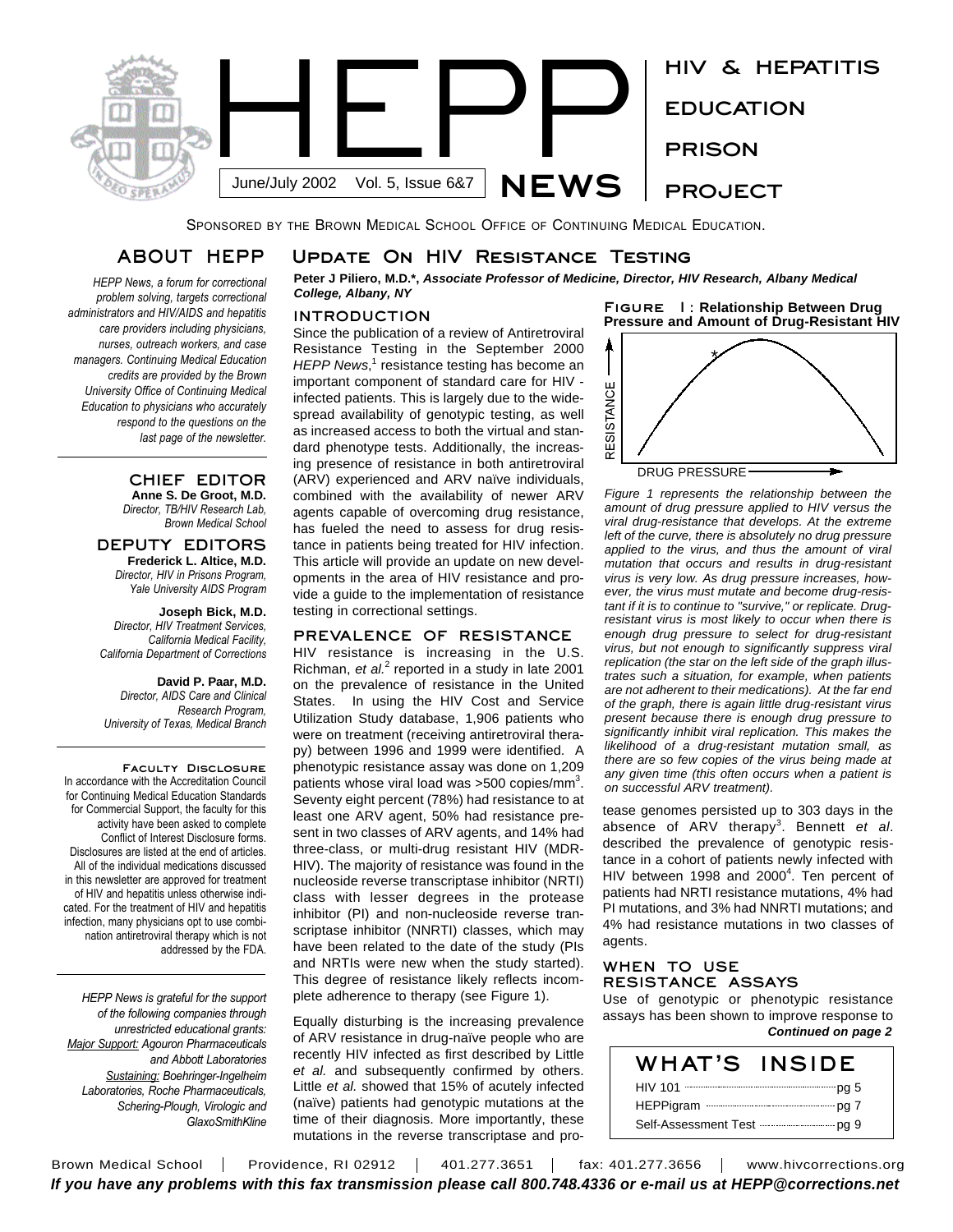### **Update on HIV Resistance Testing...** *(continued from page 1)*

rescue therapy in patients failing therapy.<sup>5,6</sup> Combined with the above data, the current recommendation that resistance testing be performed in patients failing therapy or with incomplete viral suppression is warranted. And, although not yet generally recommended, the epidemiological data described above support the use of genotypic testing in recently infected patients for up to a year after their infection. However, clinical studies assessing this strategy have not been done (see HEPPigram, page 7 for guidance).

### **DEFINING RESISTANCE**

Resistance is best defined as reduced susceptibility of HIV to a specific ARV agent. As a result, resistance is not an all or none phenomenon. This relative reduction in susceptibility is best displayed through the use of phenotypic testing. The phenotypic assay reports the fold-increase in drug concentration needed to inhibit 50% of viral replication (IC $_{50}$ ). The threshold defining reduced susceptibility for the nucleoside and non-nucleoside reverse transcriptase inhibitors (NRTIs and NNRTIs) is drug-specific. For example, a greater than 1.6-fold increase in the  $IC_{50}$  for stavudine confers resistance, whereas for tenofovir a 3.8-fold increase is necessary to confer resistance.

For non-ritonavir enhanced protease inhibitors (PIs), a greater than 2.5 - 4 fold increase in the  $IC_{50}$  (depending on the assay used) usually signifies an intermediate reduction in susceptibility, whereas a greater than 10-fold increase is required to confer complete resistance. With the introduction of co-formulated lopinavir/ritonavir (Kaletra), the standard PI thresholds no longer apply. The small amount of ritonavir in Kaletra leads to a large increase in lopinavir drug levels. Specifically, the lopinavir trough concentration  $(C_{min})$  greatly exceeds the IC $_{50}$  in both wild-type and drug resistant HIV strains. Therefore the socalled inhibitory quotient  $(C_{min}/C_{50})$  for lopinavir is quite large.<sup>7</sup> Patients who failed three or more prior PI-containing regimens still responded to rescue therapy containing lopinavir/ritonavir as long as the foldchange in the  $IC_{50}$  was less than 40. Specific thresholds have not yet been defined for other ritonavir-enhanced regimens such as ritonavir plus indinavir, amprenavir, or saquinavir.

One last concept specific to phenotypic resistance testing is hypersusceptibility. Hypersusceptibility exists when there is a decrease in the amount of drug needed to inhibit viral replication. This is most commonly seen with the NNRTIs in the setting of significant prior NRTI use, but has also been seen with amprenavir. Clinically,

### **Table 1: Advantages and Disadvantages of Genotypic and Phenotypic Testing 17**

| <b>ADVANTAGES</b>                                                                                                                                                                                                                                           | <b>DISADVANTAGES</b>                                                                                                                                                                                                                                                                                                                                      |  |
|-------------------------------------------------------------------------------------------------------------------------------------------------------------------------------------------------------------------------------------------------------------|-----------------------------------------------------------------------------------------------------------------------------------------------------------------------------------------------------------------------------------------------------------------------------------------------------------------------------------------------------------|--|
| <b>Genotypic Assays</b>                                                                                                                                                                                                                                     |                                                                                                                                                                                                                                                                                                                                                           |  |
| • Less expensive (\$300 to \$480/test)<br>• Short turn-around (1-2 weeks)<br>• May detect presence of resistance muta-<br>tions before they have affected phenotypic<br>resistance                                                                          | • Detect resistance only in dominant<br>species of virus (>20% of patient's iso-<br>lates)<br>• Interpretation requires understanding<br>and knowledge of mutational changes (i.e.<br>expertise)<br>• Technician experience may influence<br>results<br>• May show discrepancy with phenotype<br>• Require viral load> 1000 copies/mL                     |  |
| <b>Phenotypic Assays</b>                                                                                                                                                                                                                                    |                                                                                                                                                                                                                                                                                                                                                           |  |
| • Interpretation more analogous to resis-<br>tance testing of bacteria<br>◆ Asseses 3-dimensional molecule, includ-<br>ing mutations and mutational interactions<br>• Reproducibility is good<br>• Advantage over genotype when multiple<br>mutations exist | • More expensive (\$800-\$1000)<br>* Longer delay in reporting (2-3 weeks)<br>• Thresholds to define susceptibility to<br>drug are arbitrary and non-standardized;<br>do not always reflect achievable drug<br>concentrations<br>• Detect resistance only in dominant<br>species (>20% of patient's isolates)<br>* Require viral load >500-1000 copies/mL |  |

Shulman et al has shown an enhanced anti-viral response in the presence of hypersusceptibility to efavirenz.<sup>8</sup>

In contrast to phenotypic testing, genotypic testing defines resistance based on the number of known resistance-conferring mutations present at the time of testing. The threshold differs for each drug because resistance is conferred by different mutational patterns. Each genotypic resistance-testing manufacturer sets up their own rules by which they interpret whether the mutations present are likely to confer reduced susceptibility. This can lead to significant differences in interpretations between testing kits, as well as confusion amongst clinicians inexperienced in interpreting genotypic resistance test results.<sup>9</sup> Therefore, it is recommended that HIV experts assist with interpreting genotypic testing (see Table 1 for a comparison of genotypic and phenotypic testing).

Genotypic testing has led to the recently appreciated concept of NRTI class crossresistance. Although the infrequently (1- 3%) seen Q151M and T69S insertion mutations have been known to confer resistance across most of the NRTI class, work done by Whitcomb *et al.* at Virologic has shown that mutations previously associated with just zidovudine resistance actually confer resistance to all the NRTIs.<sup>10</sup> These specific codon mutations-41, 67, 70, 210, 215, and 219-referred to as thymidine or nucleoside analogue mutations (TAMs or NAMs) cause varying degrees of resistance to all the nucleoside and nucleotide analogues (see HIV101, page 5). The more mutations present, the broader the resistance.

Despite all the data that may be derived about a patient's virus from the use of resistance assays, additional intricacies may limit their utility. First, discordance between

genotypic and phenotypic testing exists. Parkin, *et al.* evaluated 200 patient samples with both testing modalities and found one-drug discordance in 75% and four-drug discordance in 22% of samples.<sup>11</sup> Additionally, these *in vitro* assays may not translate into *in vivo* response. The reasons for this are multifactorial and include non-adherence, interpatient variability in absorption and metabolism of the agents (variability in therapeutic drug levels, see TDM below), and adverse drug-drug interactions. Finally, it should be understood that resistance test results reflect the pressure exerted by the current regimen on the virus. So if a patient who had previously developed the M184V (amino acid M replaced by amino acid V at position 184) mutation while on lamivudine is not taking it at the time resistance testing is repeated, this mutation may not be prevalent in adequate amounts to be detected (it may be present in an "archived" form in resting T cells). However if the patient is then started on a lamivudine-containing regimen that is not fully suppressive, the mutation will reappear and lead to virologic failure. Therefore, clinicians must utilize all available resistance test results and information about prior ARV therapy when planning rescue therapy.

### **EVOLVING RESISTANCE IN THE FACE OF LOW-LEVEL VIREMIA**

Several years ago, Deeks *et al.* in San Francisco described their cohort of patients who had previously been undetectable on PI-based ARV therapy but subsequently had viral breakthrough. In this group, despite persistent viremia while on their failing regimen, most remained immunologically and clinically stable for many years. 12 This study led many clinicians to maintain patients on their failing regimens. Coakley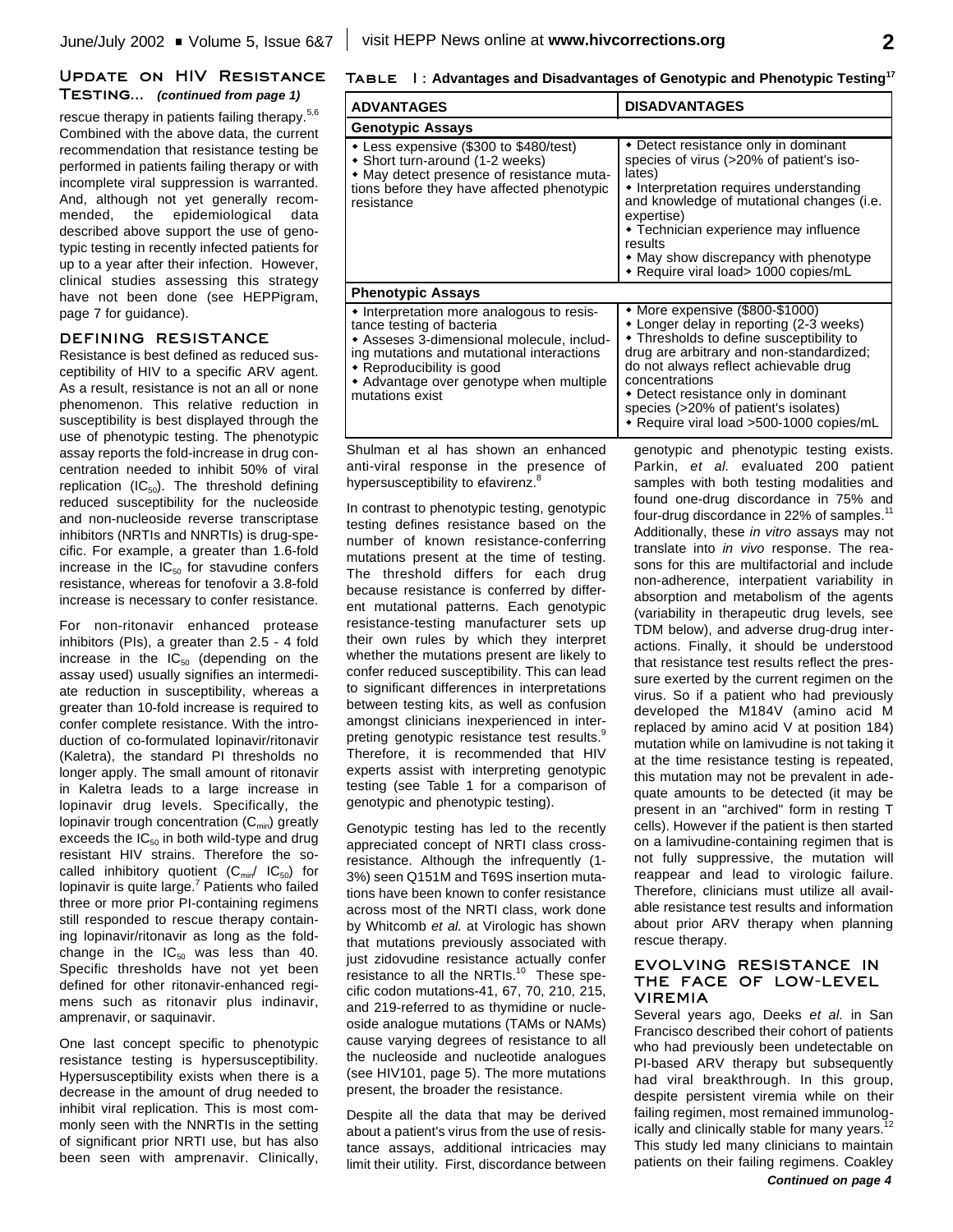# **Letter from the Editor**

*Dear Colleagues:*

*As I begin my tenth year providing healthcare to the incarcerated, I've taken some time to reflect on the past decade and the successes and failures I've experienced in our efforts to provide quality treatment to those living behind bars with HIV, hepatitis, and other serious medical conditions.*

*Like all perfectionists, I tend to dwell on the deficiencies…staffing problems, budgetary woes, and all of my yet-to-be accomplished goals in correctional healthcare. Sometimes I need to be reminded of how far we have come in improving the life expectancies and quality of life of our HIV-infected patients.*

*In April of this year I joined three other physicians on a medical mission to Benin City in Edo state, Nigeria. Our goals included providing an intensive HIV educational program for healthcare providers, and attempting to lay the foundation for an HIV treatment program. We met some intensely dedicated individuals struggling against all odds to provide basic healthcare in the absence of running water, reliable electricity, medications, gloves, basic supplies, and, oft times, even a salary.* 

*I returned saddened by what I saw, but also inspired by my Nigerian colleagues and reminded of how blessed we are to have the basic tools to provide our patients treatment for what is in many parts of the world still an untreatable disease.*

*This month, Dr. Peter Piliero updates us on the use of HIV genotype and phenotype analysis. This month's HEPPigram provides an approach to the application of HIV resistance testing. After reading this issue providers should be familiar with the issues of HIV resistance and genotype and phenotype analysis.*

*My kudos to all of you who continue to struggle to improve the quality of healthcare for the incarcerated. You all contribute mightily, not only to your patients but also to this nation's public health.*

*Sincerely,*

munh Bick

*Joseph Bick*

# **Subscribe to HEPP News**

Fax to **617.770.3339** for any of the following: *(please print clearly or type)*

| Yes, I would like to add/update/correct (circle one) my contact information for my complimentary |  |
|--------------------------------------------------------------------------------------------------|--|
| subscription of HEPP News fax/email newsletter.                                                  |  |
|                                                                                                  |  |

- Yes, I would like to sign up the following colleague to receive a complimentary subscription of HEPP News fax/email newsletter.
- Yes, I would like my HEPP News to be delivered in the future as an attached PDF file in an email (rather than have a fax).

|                   |                                                                                                                                                                         |  | F                     |
|-------------------|-------------------------------------------------------------------------------------------------------------------------------------------------------------------------|--|-----------------------|
| <b>CHECK ONE:</b> | O Physician C Physician Assistant C Nurse/Nurse Practitioner C Nurse Administrator<br>O Pharmacist C Medical Director/Administrator C HIV Case Worker/Counselor O Other |  | The<br>$\overline{1}$ |
|                   | ADDRESS: _________________________CITY: ____________________STATE: _____ ZIP: ____________ selec                                                                        |  | re                    |
|                   |                                                                                                                                                                         |  | V                     |
|                   |                                                                                                                                                                         |  |                       |

Published monthly and distributed by fax, HEPP News provides up-tothe-moment information on HIV and hepatitis treatment, efficient approaches to administering treatment in the correctional environment, national and international news related to HIV and hepatitis in prisons and jails, and changes in correctional care that impact HIV and hepatitis treatment.

#### **Senior Advisors**

John H. Clark, M.D., M.P.H., F.S.C.P. *Los Angeles County Sheriff's Department*

> Helene D. Gayle, M.D., M.P.H. *Bill & Melinda Gates Foundation*

Theodore M. Hammett, Ph.D. *Abt Associates*

Ned E. Heltzer, R.Ph., M.S. *Heltzer Associates*

Ralf Jürgens *Canadian HIV/AIDS Legal Network*

Joseph Paris, Ph.D., M.D. *CCHP Georgia Dept. of Corrections*

> David Thomas, J.D., M.D. *Florida Dept. of Corrections*

Louis C. Tripoli, M.D., F.A.C.F.E. *Correctional Medical Institute, Correctional Medical Services*

Lester Wright, M.D. *New York State Dept. of Corrections*

> **Associate Editors** Karl Brown, M.D. *Rikers Island Jail*

Dean Rieger, M.D. *Indiana Dept. of Corrections*

Josiah Rich, M.D. *Brown University School of Medicine, The Miriam Hospital*

Stephen Tabet, M.D., M.P.H. *Univ. of Washington Division of Infectious Disease, Seattle HIVNET*

> David A. Wohl, M.D. *University of North Carolina*

> > **Managers** Craig Grein *Brown University*

Michelle Gaseau *The Corrections Connection*

**Layout** Kimberly Backlund-Lewis *The Corrections Connection*

**Distribution** *Screened Images Multimedia*

**Managing Editor** Rebecca Nerenberg *HIV/Hepatitis Education Prison Project*

e editorial board and contributors to HEPP News include national and gional correctional professionals, cted on the basis of their experience with HIV and hepatitis care in the correctional setting.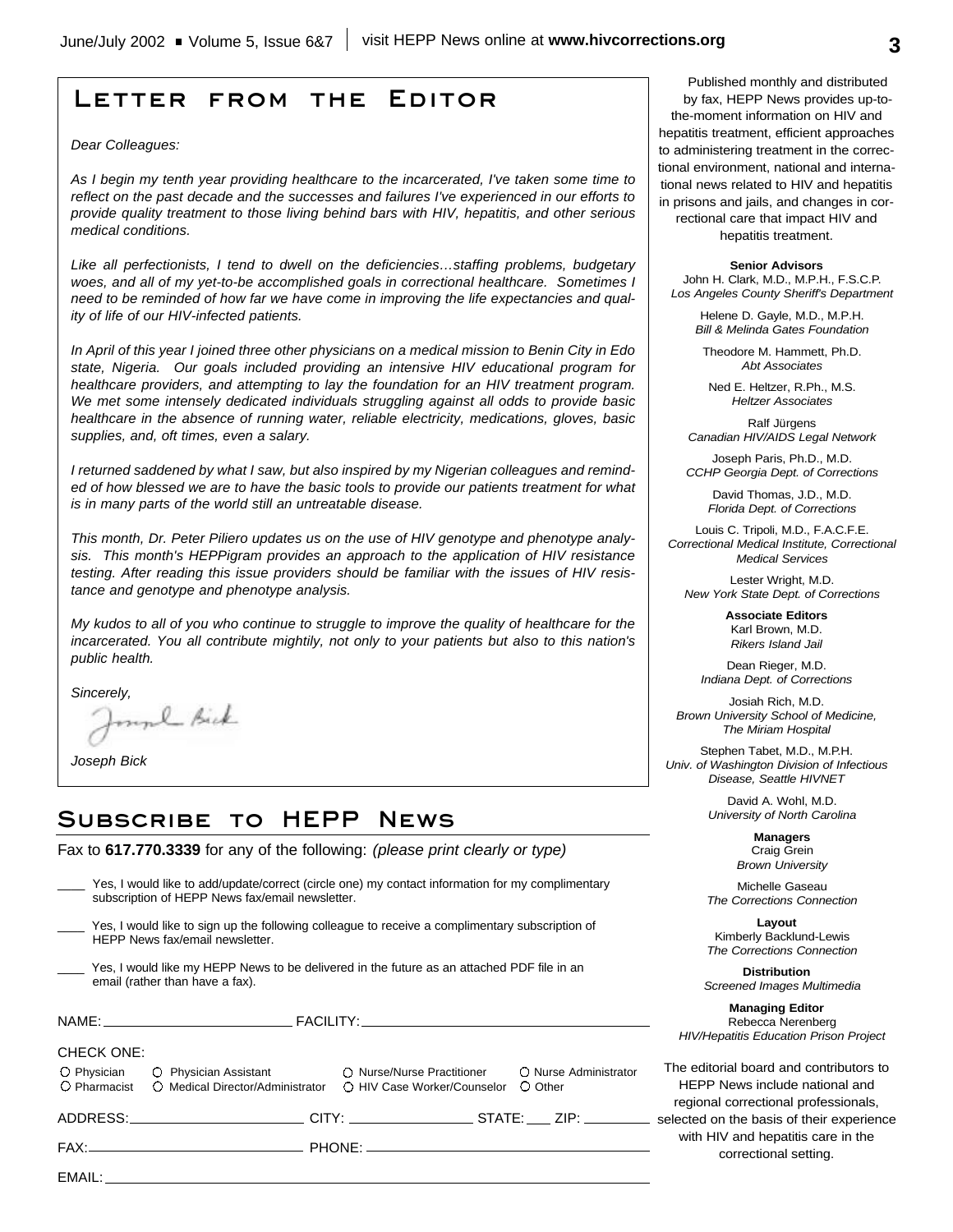### **Update on HIV Resistance Testing...** *(continued from page 2)*

*et al.* recently reported on a cohort of patients who were receiving similar ARV therapy and who had rebounded with a viral load less than 1000 copies/mm<sup>3</sup>.<sup>13</sup> These patients had detectable viremia for a mean of 22 months during which their CD4 count rose 97 cells/mm<sup>3</sup> and viral load rose 61 copies/mm<sup>3</sup>. Forty patients had a genotype obtained which revealed that 90% had resistance to one or more of the ARVs they were taking. Six of seven patients whose viral load rose above 1000 copies/mm<sup>3</sup> had resistance to all three agents compared with only nine of 33 whose viral load remained less than 1000 copies/mm<sup>3</sup>. Therefore, despite the lack of clinical and immunologic damage during low level viremia, viral evolution is ongoing and is likely to be clinically significant when rescue therapy is attempted. Thus, maintaining patients on failing regimens may be detrimental.

### **COMBINING RESISTANCE TESTING WITH OTHER MODALITIES**

Newer testing modalities such as therapeutic drug monitoring (TDM) and viral fitness assays are not yet widely available, but are being studied in patients taking ARV therapy. When available, these will most likely be utilized in patients failing treatment and will therefore be combined with resistance assay results to further assist in the management of this expanding population.

### **THERAPEUTIC DRUG MONITORING (TDM)**

TDM involves measuring plasma drug concentrations. The trough (or C<sub>min</sub>) is the concentration of drug just prior to administration of the next dose. Protease inhibitor trough levels have been linked to efficacy.<sup>14</sup> This data, in conjunction with the unpredictable pharmacokinetic profile of the protease inhibitors, has led to clinical studies examining the role of TDM. Burger, *et al.* looked at the use of TDM with nelfinavir based regimens and found that use of TDM led to increasing the nelfinavir dose to achieve a better  $\mathtt{C}_{\sf min}$  and virologic outcome. $^{15}$  As mentioned earlier, ritonavir-boosted PIs achieve higher  $C_{\text{min}}$  values and when TDM is readily available it will likely be combined with phenotypic data to adjust dosing in individuals to overcome resistance.

### **VIRAL FITNESS**

Viral fitness is the ability of the virus to replicate, infect, and kill T cells. Fitness varies between wild type and resistant strains. The acquisition of resistance mutations often leads to a period of decreased fitness, which in turn has been associated with prolonged immunologic stability in the setting of virologic failure.<sup>16</sup> A fitness assay might be utilized to determine which patterns of resistance are less damaging. Clinicians can now begin receiving this type of information with a new replication assay, Replication Capacity (Virologic), that is now provided with Virologic's phenotype assays.

### **CLINICAL APPLICATION OF RESISTANCE TESTING**

The use of resistance testing is illustrated by the following clinical case. A 38 year-old African-American inmate presented for HIV specialty care in March 2000. He had a history of HIV infection since 1996 but was asymptomatic and had a history of hepatitis C. In March 2000 he had a CD4 count of 375 cells/mm $^3$  (15%) and a viral load of 736 copies. He was taking stavudine, lamivudine, and efavirenz since July 1999 but notably each drug had been started sequentially over a 2-year period. He had also received zidovudine, indinavir, and nelfinavir in the past. The decision at this time was to continue his current ARV given his overall stability.

He remained clinically stable on this regimen for the next 16 months and his CD4 count and viral load ranged from 324-414 cells/mm $^3$  and <400-1571 copies/mm $^3$ respectively. In August 2001 his viral load peaked at 3,080 copies/mm<sup>3</sup> with a concurrent CD4 count of 399 (18%). A genotype was ordered and showed mutations at the following positions: 1) NRTI: 184, 2) NNRTI: 103, and 3) PI: 30, 63, 77, and 88 (see HIV101, page 5). These mutations were interpreted as conferring resistance to lamivudine, all the NNRTIs, and nelfinavir.

Due to the increase in his viral load and clear accumulation of resistance mutations, a change in ARV to lopinavir/ritonavir (Kaletra), stavudine (D4T or Zerit), didanosine (ddI, Videx), and abacavir (ABC, Ziagen) was made. Viral load two and six months later were 703 and <400 copies/mm<sup>3</sup> respectively, and his CD4 remained stable at 336 (18%). He was subsequently paroled on stable ARV.

This case illustrates several important clinical issues regarding HIV resistance. First, sequential changes in ARV agents rather than changing the entire regimen when failing therapy will lead to incomplete suppression. This patient's current ARV regimen was not started simultaneously and the addition of agents with a low genetic barrier to resistance (due to the low number of mutations required to develop resistance, see HIV 101), ie. lamivudine and efavirenz, while there is incomplete suppression will lead to the development of resistance to these agents. Second, despite clinical and immunologic stability, viral evolution and accumulation of mutations will occur in the setting of incomplete viral suppression as was shown by Coakley *et al*. Any replication, even at low levels as in this patient, will allow the virus to evolve and develop mutations that sabotage the success of the regimen. Finally, resistance testing in the setting of virologic failure provides important information that leads to a greater likelihood of successful rescue therapy. As has been exhibited in several prospective studies, use of resistance assays allows clinicians to choose an ARV regimen with more active agents and therefore have a higher chance of suppressing viral replication.

### **CONCLUSION**

Because of the significant prevalence of drug-resistant virus in both treatment-experienced and treatment-naïve patients, resistance testing has become an important component of the care of HIV-infected patients. It is important to keep in mind that patients with persistent low-level viremia continue to evolve drug-resistant viruses. Genotype and phenotype testing have been shown to increase patient response to rescue therapies in treatment-experienced individuals. The benefits of genotyping and phenotyping increase when the test results are used in conjunction with the consultation of an HIV expert to develop a treatment plan. Therapeutic drug-monitoring may play a greater role in the future, especially with drugs that have a low trough (C<sub>min</sub>) level.

### **GLOSSARY OF TERMS** 17

**Genotypic analysis** involves: 1) amplication of the reverse transcriptase (RT) gene, protease (Pr) gene, or both by RT PCR; 2) DNA sequencing of amplicons generated for the dominant species (mutations are limited to those present in >20% of plasma virions); 3) reporting of mutations for each gene using a letter-number-letter standard, in which the first letter indicates the amino acid at the designated codon with wild type virus, the number is the codon, and the second letter indicates the amino acid substituted in the mutation (See HIV101, page 5 for a list of amino acid single letter abbreviations). Updated information on resistance testing can be obtained at http://hiv-web.lanl.gov. Genotypic assays include GeneSeq (Virologic), Truegene (Visible Genetics) and GenoSURE (LabCorp).

**Phenotypic analysis** involves insertion of the RT and protease genes from the patient's strain into a backbone laboratory clone by cloning or recombination. Replication is monitored at various drug concentrations and compared to a reference wild type virus. This assay is comparable to conventional in vitro tests of antimicrobial sensitivity, in which the microbe is grown in serial dilutions of antiviral agents. Results are reported as the IC $_{\rm 50}$  for the test strain relative to that of a reference or wild type strain. The interpretation was previously based on a fixed ratio such as 4x to define resistance, *Continued on page 6*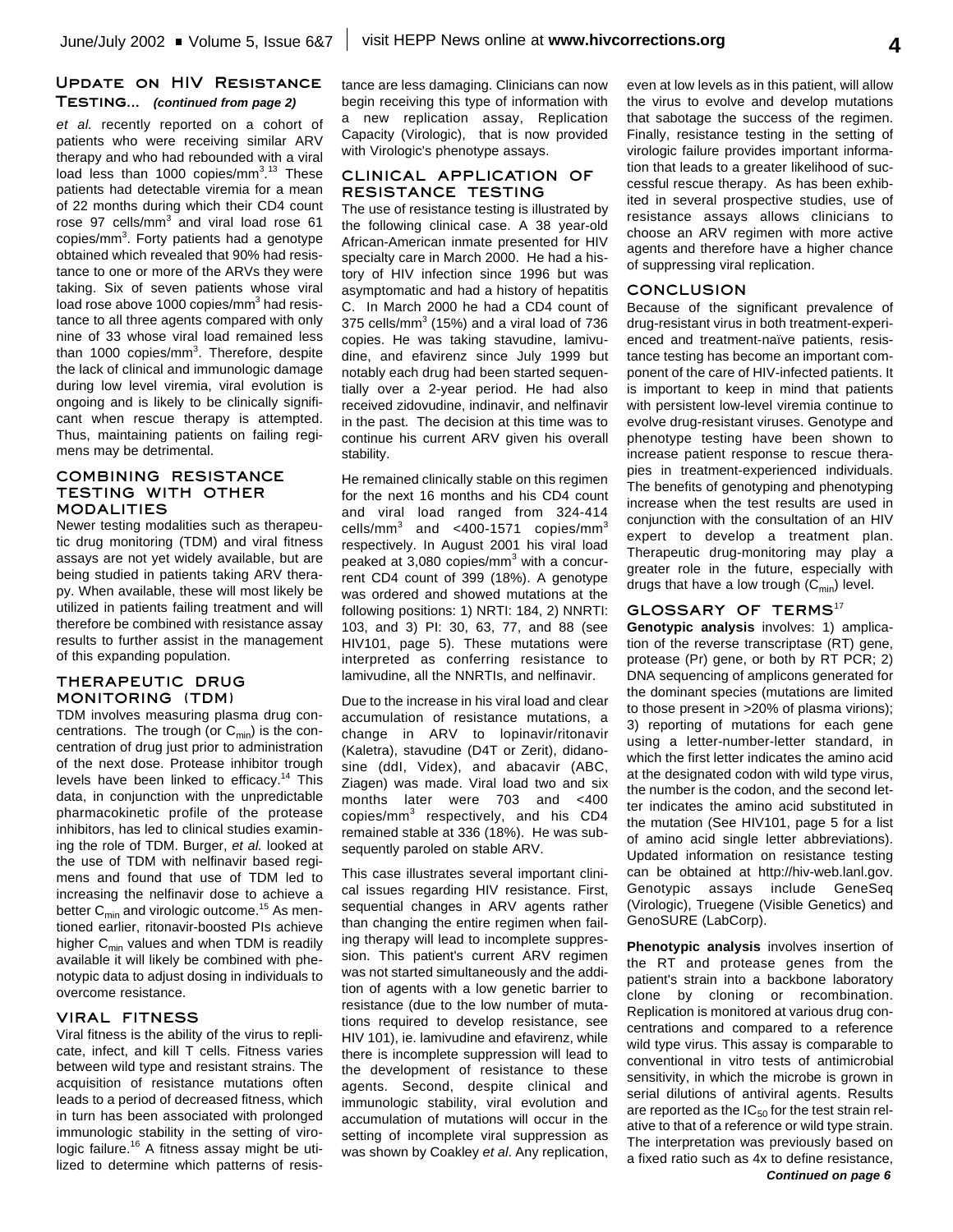# **Understanding HIV Drug-Resistance Mutations**

Drug-resistance mutations are named according to a certain formula: the first letter represents the amino acid present in the wild type virus (see Table 1). This is followed by a number that indicates the position of the amino acid that has mutated. The last letter indicates the new amino acid present at that position. For example, M184V, a common reverse transcriptase mutation, means that the methionine at position 184 in the wild type virus has been replaced by a valine at position 184 in the mutated virus.

O

## **Sample Patient Genotype Results**

HIV, Genotype 06/03/02 Mutations detected on reverse transcriptase gene: A98S, K103N, M184V Mutations detected on protease gene: L63P

| <b>ANTIRETROVIRAL DRUG</b>                                              | <b>POSITIONS OF CODON MUTATIONS</b> | <b>COMMENT</b>                                  |  |  |  |
|-------------------------------------------------------------------------|-------------------------------------|-------------------------------------------------|--|--|--|
| Nucleoside Reverse Transcriptase Inhibitors (NRTIs) and Nucleotide RTIs |                                     |                                                 |  |  |  |
| Zidovudine (AZT)                                                        | 41,67,70,210,215,219                | Mutations are "TAMs*"- reduce susceptibility    |  |  |  |
|                                                                         |                                     | to AZT, d4T, ABC                                |  |  |  |
| Lamivudine (3TC)                                                        | 184                                 | 184- high level 3TC resistance, increases       |  |  |  |
|                                                                         |                                     | activity of d4T, AZT, and tenofovir             |  |  |  |
| Zalcitabine (ddC)                                                       | 65,69,184                           |                                                 |  |  |  |
| Stavudine (d4T)                                                         | 75                                  | D4T selects for TAMs, which reduce sensitivity  |  |  |  |
|                                                                         |                                     | to d4T, AZT, ABC. The 75 mutation is rarely     |  |  |  |
|                                                                         |                                     | seen in vivo. Instead, mutations listed for AZT |  |  |  |
|                                                                         |                                     | should probably be viewed as primary and        |  |  |  |
|                                                                         |                                     | secondary d4T mutations, as well.               |  |  |  |
| Abacavir (ABC)                                                          | 41,65,67,70,74,115, 184,210,215,219 | Resistance depends on the number of TAMs.       |  |  |  |
|                                                                         |                                     | Virus with M184V and 3 or more TAMs is gen-     |  |  |  |
|                                                                         |                                     | erally resistant to ABC. ABC selects for muta-  |  |  |  |
|                                                                         |                                     | tions that may confer cross-resistance to 3TC   |  |  |  |
|                                                                         |                                     | and ddl.                                        |  |  |  |
| Multinucleoside resistance- A                                           | 62,75,77,116,151                    | Occurs with or without TAMs. Confers resis-     |  |  |  |
|                                                                         |                                     | tance to all NRTIs, but NOT tenofovir           |  |  |  |
| Multinuceloside resistance-B                                            | 41,62,67,69 (insertion),70,210,215, | Requires TAMs. Confers resistance to all        |  |  |  |
|                                                                         | 219                                 | NRTIs AND tenofovir, but NOT DAPD.              |  |  |  |
| Non-Nucleoside Reverse Transcriptase Inhibitors (NNRTIs)                |                                     |                                                 |  |  |  |
| Nevirapine (NVP)                                                        | 100,103,106,108,181, 188,190,230    | Y181C is favored mutation with NVP, unless      |  |  |  |
|                                                                         |                                     | combined with AZT, then K103N is favored        |  |  |  |
| Efavirenz (EFV)                                                         | 100,103,108,188L,190, 225,230       | Sensitive in vitro to 181 mutants; resistance   |  |  |  |
|                                                                         |                                     | with 188L but not 188C or 188H                  |  |  |  |

## **Table 1. Common Drug-Resistance Mutations** 1

*Table 1 continued on page 6*

*Single-Letter Codes Used for Amino Acids*

| Α  | Alanine       | G.  | Glycine           | M  | Methionine |   | Serine           |
|----|---------------|-----|-------------------|----|------------|---|------------------|
| C. | Cytosine      | H I | <b>Histidine</b>  | N  | Asparagine |   | <b>Threonine</b> |
| D  | Aspartic acid |     | <b>Isoleucine</b> | D  | Proline    |   | Valine           |
| E  | Glutamic acid | K.  | Lvsine            | QI | Glutamine  | W | Tryptophan       |
|    | Phenylalanine |     | -eucine           | R. | Arginine   |   | Tyrosine         |

*HIV 101 Continued on page 6*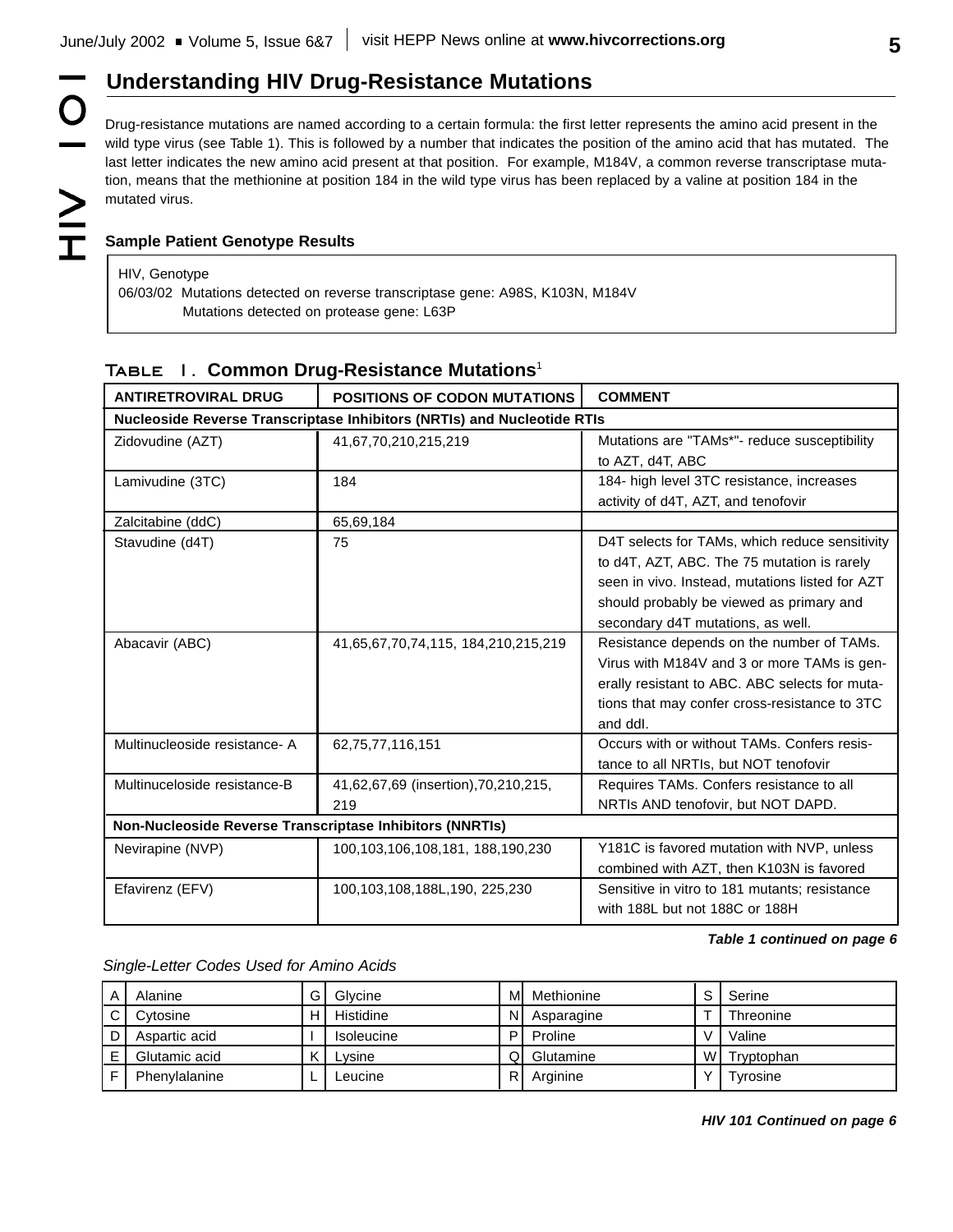# **Understanding HIV Drug-Resistance Mutations** *(cont. from page 5)*

## **Table 1. Common Drug-Resistance Mutations** <sup>1</sup>*(cont. from page 5)*

| <b>PIs (Protease Inhibitors)</b>    |                      |                                             |                                                                                                                        |  |
|-------------------------------------|----------------------|---------------------------------------------|------------------------------------------------------------------------------------------------------------------------|--|
| <b>DRUG</b>                         | PRIMARY <sup>^</sup> | SECONDARY^^                                 | <b>COMMENTS</b>                                                                                                        |  |
| Indinavir (IDV)                     | 46, 82               | 10,20,24,46, 63,64,82,84, 90                | At least 3 mutations required for resistance (>4x<br>decrease in susceptibility)                                       |  |
| Nelfinavir (NFV)                    | 30, 90               | 35, 36, 46, 71, 88                          | D30N most common mutation: no PI cross-resis-<br>tance. L90M occurs in some, leading to greater PI<br>cross-resistance |  |
| Ritonavir (RTV)                     | 82                   | 8,10,20,33, 36,46,54,63,<br>71,84,90        | Cross-resistance with IDV common                                                                                       |  |
| Saquinivir (SQV)                    | 48, 90               | 10,24,30,46, 54,63,64,71,<br>73,77,81,84,88 | 90 develops first, then 48; codon 48 mutation<br>unique but L90M confers PI cross-resistance                           |  |
| Amprenavir (APV)                    | 50.84                | 10,32,46,47,54                              | 50 not associated with cross-resistance                                                                                |  |
| Lopinavir<br>(LPV)/RTV<br>(Kaletra) |                      | 10,20,24,46,53,63,71,82,84,<br>90           | Resistance correlated with number mutations.<br>Minimal data available on PI mutations following<br>LPV/RTV failure.   |  |

\*Evolving data suggest cross-resistance between AZT and d4T and ABC ascribed to thymidine analog mutations (TAMs) introduced by exposure to AZT or d4T.

The distinction between primary and secondary mutations has been eliminated for NRTIs and NNRTIs by the International AIDS Society Expert Committee; the distinction has been retained for PIs.

^Primary mutations: usually develop first, and are associated with decreased drug binding;

^^Secondary mutations: also contribute to drug resistance and may affect drug binding in vitro less than primary mutations.

<sup>1</sup> Table from Bartlett JG, Gallant JE, et al. 2001-2002 Medical Management of HIV Infection. Johns Hopkins University, Division of Infectious Diseases; 2001 (p.20). On the web at http://hopkins-aids.edu.

### **Update on HIV Resistance Testing...**

### *(continued from page 4)*

meaning resistance is four-fold greater than that of the reference strain. The newer method individualizes by drug. For the Virco assay, the fold changes that define resistance are: zidovudine (AZT) - 4.0, lamivudine (3TC) - 4.5, didanosine (ddI) - 3.5, zalcitabine (ddC) - 3.5, stavudine (d4T) - 3.0, abacavir (ABC) - 3.0, nevirapine (NVP) - 8.0, efavirenz (EFV) - 6.0, indinavir (IDV) - 3.0, ritonavir (RTV) - 3.5, nelfinavir (NFV) - 4.0, saquinavir (SQV) - 2.5, amprenavir (APV) -2.5.

**Virtual phenotype** is a prediction of the phenotype of the test strain based on genotypic analysis. The mutational pattern of the test strain is compared with results of phenotypic assay results with strains showing similar mutations from a databank of >55,000 HIV isolates.

Phenotypic assays include Phenosense and Phenosense GT (genotype and phenotype in one) (Virologic), Antivirogram and Virtual Phenotype (Virco).

### *DISCLOSURES:*

*\* Speaker's Bureau & Research Support: Bristol-Myers Squibb, Chiron, GlaxoSmithKline, Merck, Roche; Speaker's Bureau: Abbott, Agouron, Gilead*

*REFERENCES:*

*1. Paar D and Altice FL. HEPP News 2000; 3(9): 1-4.*

*2. Richman DD, Bozzette S, Morton S, et al. 41st Interscience Conference on Antimicrobial Agents and Chemotherapy, Chicago (USA) December 16-19, 2002. Abstract LB-17.*

*3. Little SJ, Daar ES, et al. 9th Conference on Retroviruses and Opportunistic Infections (CROI), Seattle, WA. Feb. 24-28, 2002. Abstract 95.*

*4. Bennett D, Zaidi I, Heneine W, et al. 9th CROI. Seattle (USA). Feb. 23-28, 2002. Abstract 372-M.*

*5. Baxter JD, Mayers DL, Wentworth DN, Merigan TC. Antiviral Ther 1999; 4(Suppl): 43.*

*6. Cohen CJ, Hunt S, Sension S, et al. AIDS. 2002;16(4):579-88. 7. Piliero PJ. AIDS 2002;16:799-800.*

*8. Shulman N, Zolopa AR, Passaro D. AIDS 2001;15:1125-1132.*

*9. D'Aquila RT. Antivir Ther. 2000 Mar; 5(1):71-6.*

*10. Whitcomb JE, Paxinos E, Huang W, et al. 9th CROI. Seattle (USA). Feb. 23-28, 2002. Abstract 569-T.*

*11. Parkin NT, Chappey C, Maroldo L, et al. 9th CROI. Seattle (USA). Feb. 23-28, 2002. Abstract 580-T.*

*12. Deeks SG. JAMA. 2001 Jul 11; 286(2):224-6.*

*13. Coakley EP, Doweiko JP, Bellosillo E, et al. 9th CROI. Seattle (USA). Feb. 23-28, 2002. Abstract 556-T.*

*14. Drusano GL, Bilello JA, Preston SL, et al. J Infect Dis 2001; 183(7):1126-9.*

*15. Burger DM, Hugen PWH, et al. Program and abstracts of the 2nd Workshop on Clinical Pharmacology of HIV Therapy; April 2-4, 2001; Noordwijk, The Netherlands, Abstract 6.2b*

*16. Nijhuis M, Deeks S, Boucher C. Curr Opin Infect Dis. 2001 Feb;14(1):23-8.*

*17. From Bartlett JG, Gallant JE. 2001-2002 Medical Management of HIV Infection. Johns Hopkins University, Division of Infectious Diseases: 2001 (Chapter 2).*

 $\geq$ 

O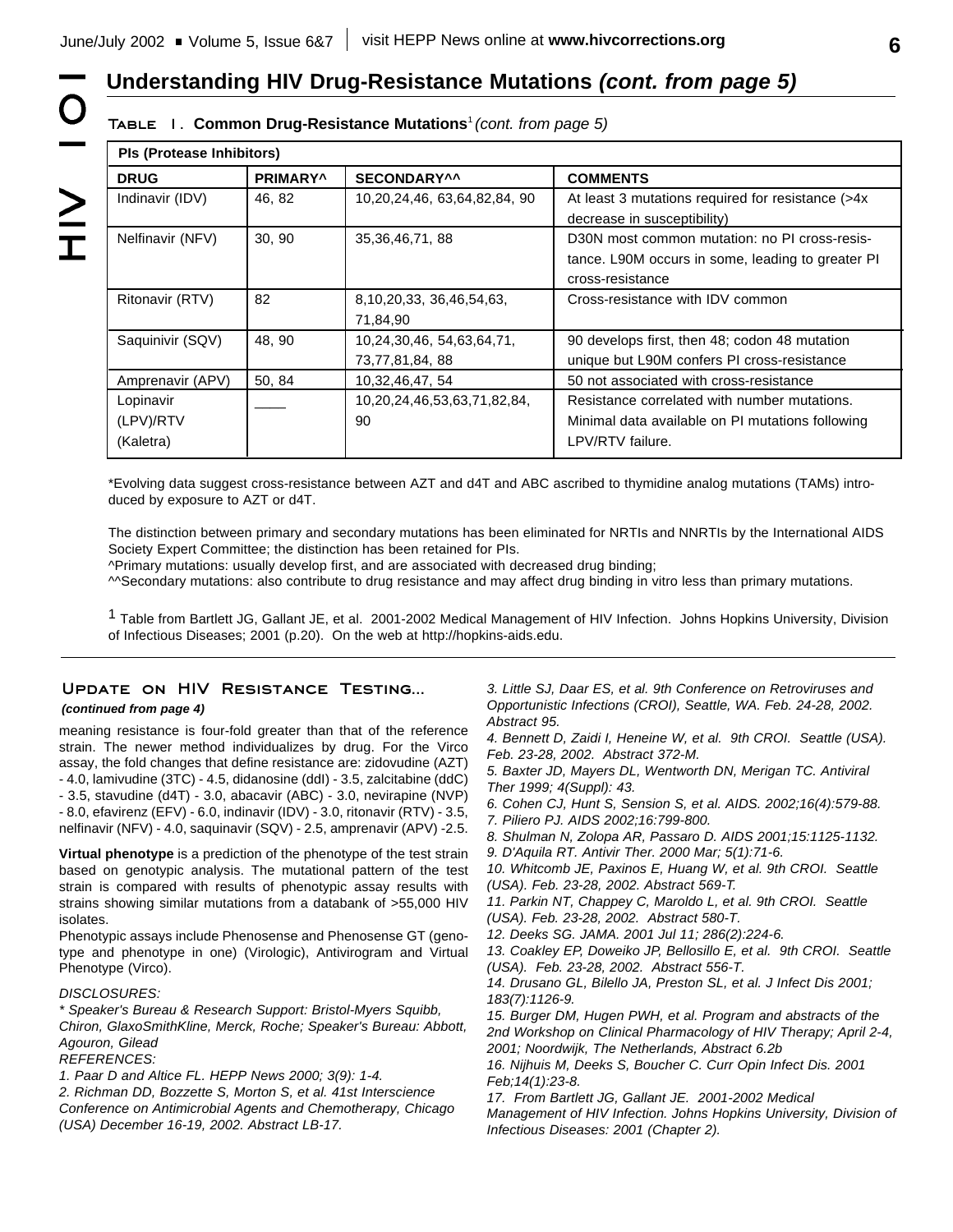# **HEPPigram: When to Genotype and/or Phenotype**



# **Resources & Websites**

### **Resistance Resources: International AIDS Society-USA**

http://www.iasusa.org/resistance\_mutations/index.html http://www.iasusa.org/resistance\_mutations/revisedmutafigures-11.30.01.pdf

## **HIV/Hepatitis Resources: NIH Hepatitis Consensus meeting**

Updates at http://consensus.nih.gov

**Canadian HIV/AIDS Policy and Law Review** (Latest issue) Reviews: HIV/AIDS in prison, mother-to-child transmission, and compulsory testing after occupational exposure http://www.aidslaw.ca/ Maincontent/otherdocs/Newsletter/newsletter.htm#ci

**Hopkins HIV Report May 2002: Women and HIV** http://hopkins-aids.edu/publications/report/ may02\_1.html

### **The Women's Caucus**

http://www.thebody.com/bp/janfeb02/ womens\_caucus.html

**Big Shot: Passion, Politics, and the Struggle for an AIDS Vaccine** By Patricia Thomas, Review at http://bmj.com/cgi/content/full/324/7339/743

**amfAR HIV/AIDS Treatment Directory, 2002 Winter Edition** Free (incl. shipping); Large quantities available for clinical settings. Contact Gretchen.Schmelz@amfar.org or call 212.806.1762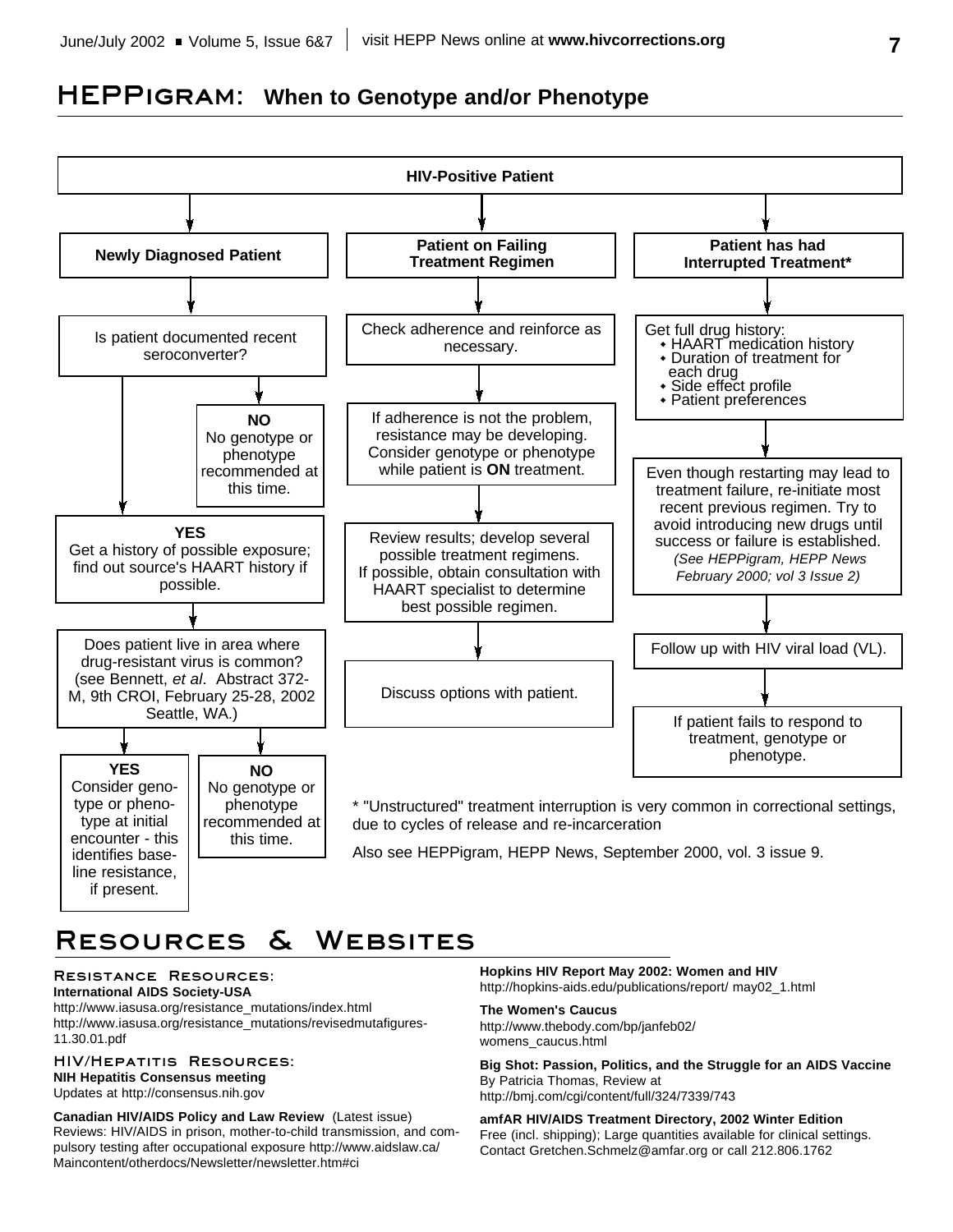# **Save the** DATES

### **XIV International AIDS Conference**

*July 7-12, 2002 Barcelona, Spain* Fee: After May 1: \$1050 (special rates and scholarships available) Visit: www.aids2002.com Email: aids2002.registration@ congrex.se HEPP News staff will be in attendance.

### **6th Annual United States Conference on AIDS (USCA)**

*September 19-22, 2002 Anaheim, California* Fee: before 8/23- \$375/\$450 Visit: http://www.nmac.org/ usca2002/ Call: Paul Woods, 202.483.6622 ext. 343 Email: pwoods@nmac.org

### **Management of HIV/AIDS in the Correctional Setting: "Occupational Exposure to Viruses"**

*Satellite Videoconference October 15, 2002; 12:30-3:30 EST* CME & Nursing Credits Available Visit: http://www.amc.edu/Patient/ HIV/hivconf.htm Call: 518.262.4674 E-mail: ybarraj@mail.amc.edu

## **26th National Conference on**

**Correctional Health Care** *October 19-23, 2002 Nashville, Tennessee* Visit: http://www.ncchc.org Call: 773.880.1460 Email: ncchc@ncchc.org

### **North American AIDS Treatment Action Forum**

*December 8-11, 2002 New Orleans, Louisiana* Visit: http://www.nmac.org/nataf/ 2002/ Call: 202.483.6622

# **Inside News**

### **HIV**

### **High Prevalence of HIV/AIDS Risk Behaviors Among Incarcerated Women**

*Am J Public Health 2002;92:818-825* A new study of the Cook County Department of Corrections system reveals that urban women jailed for relatively minor infringements of the law have a high prevalence of HIV/AIDS risk behaviors. Inmates with the highest risk behaviors include Caucasian women, older women, those with previous arrests, and those with severe mental illness. Additionally, sexual and drug use risk scores were higher for women who had previously been arrested for prostitution, drug possession, or theft than women who were arrested for the first time. This study provides further support to the recommendation to provide HIV testing to all inmates.

### **Preliminary Results Show Tenofovir Comparable to Stavudine in Treatment Naïve** *Press Release, 5/7/02*

Preliminary data from Gilead Science's 903 study has shown that tenofovir (TDF, Viread) and stavudine (d4T, Zerit, Bristol Myers Squibb) have comparable efficacy in treatment-naïve HIVpositive patients. All 600 patients in this placebocontrolled, double-blinded study are on three-drug cocktails of either tenofovir/lamivudine (3TC)/efavirenz or stavudine/lamivudine/ efavirenz. The data released from the 48-week time point shows that 87% of patients in each group achieved suppression of HIV viral load below 400 copies/mL; 82% of patients in the tenofovir arm of the study achieved viral load suppression below 50 copies/mL compared with 81% of the patients in the stavudine arm of the study. This preliminary data shows that tenofovir is effective in treatment-naïve patients.

### **New Protease Inhibitor in Development Pipeline Now Available to Some Patients** *www.natap.org, 5/21/02*

Bristol-Myers Squibb has announced an early access program (EAP) to provide atazanavir, a new, experimental protease inhibitor to patients who meet specified entry criteria. For more information, call 1.877.7BMSEAP (1.877.726.7327).

### **60% of Monthly Releasees from South Africa Prisons are HIV Positive**

### *Agence France-Presse, 5/21/02*

According to Judge Johannes Fagan, approximately 60% of the 10,000 inmates released from South African prisons each month are HIV-positive, based on a sample of 100 inmates. In his presentation to the parliamentary correctional services committee, Fagan also addressed the overcrowding in the prisons, citing that overcrowding is not conducive to the health of HIVpositive inmates and contributes to the spread of tuberculosis.

### **Results from Phase III Trial of T-20 Fusion Inhibitor**

### *Wall Street Journal, 4/19/02*

T-20, a fusion inhibitor that works by blocking HIV from fusing with and entering uninfected cells, has shown encouraging results in its first Phase III clinical trial. T-20 must be injected twice a day. Roche and Trimeris, who manufacture the drug, plan to apply for FDA approval later this year.

### **Viral Fitness Assay Now Available**

### *Virologic Press Release, 6/3/02*

Virologic has announced the availability of a new assay that will measure the viral fitness, or replication capacity, of HIV. This Replication Capacity  $(RC)$  assay measures the ability of a patient<sup>1</sup>s virus to make copies of itself and may be useful in guiding HIC treatment strategy. The RC assay will be included in combination with the company's Phenosense HIV and Phenosense GT assays that measure HIV-drug resistance (see Main Article for a discussion of drug-resistance).

### **HEPATITIS**

### **NIH Consensus Panel Addresses HCV in Corrections**

http://www.nih.gov/news/pr/jun2002/od-12.htm Hepatitis treatment guidelines were addressed at the NIH Hepatitis Consensus Meeting June 10-12, 2002. The NIH Hepatitis Consensus Panel states: "Because a large number of HCVinfected persons in the United States are incarcerated, strategies should be developed to better prevent, diagnose, and treat these individuals." The full text of the panel's statement will be available in draft form at http://consensus.nih.gov. A summary of the hepatitis C evidence report prepared by the Johns Hopkins University School of Medicine is available at http://www.ahrq.gov/clinic/epcix.htm. Copies are also available by calling 1-800-358-9295.

### **Common Household Items May Transmit HCV** *Reuters Health, 5/22/02*

A new study presented at Digestive Disease Week, common household items, including toothbrushes, may present an avenue of HCV transmission.The study looked at 30 HCV-infected patients, and examined their saliva and their toothbrushes for the presence of HCV infection. Approximately 40% of the toothbrushes tested positive for HCV, along with 30% of saliva samples collected before tooth-brushing and 38% of samples collected after tooth-brushing. These results did not seem to be tied to oral hygiene or disease severity. Although it is not known whether the virus found on the toothbrushes could be used to infect another individual, experts say this is "not impossible." Study authors urge HCV-positive individuals not to share these sorts of household items.

### **Chowchilla Prison Suit Settled Pre-Trial** *Fresno Bee, 6/14/02*

A lawsuit alleging medical neglect that led to the death of an inmate at California's Chowchilla women's facility has been settled out of court for \$225,000. The inmate died in 1999 and was infected with hepatitis C. According to accounts of the case, the inmate had told medical personnel in the prison that she was infected with HCV, but was placed in an aggressive TB treatment program and given medications that are known to be toxic to people with liver disease. The inmate did not have access to a liver disease expert until a few days prior to her death.